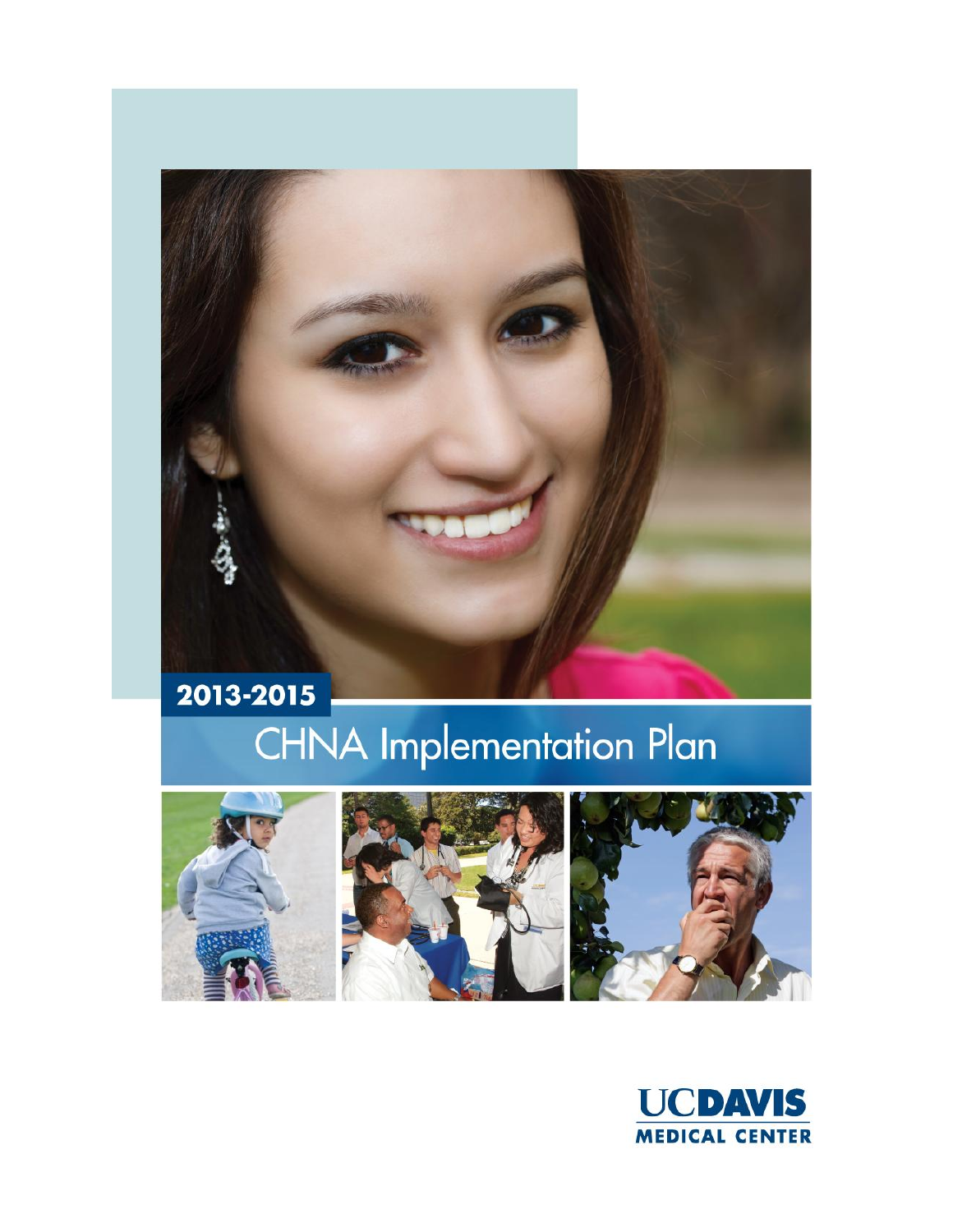# **Introduction**

UC Davis Medical Center, part of the UC Davis Health System, is a comprehensive academic medical center where clinical practice, teaching and research converge to advance human health. UC Davis Health System includes the 619-bed acute-care teaching hospital, one of the country's best medical schools, an 800-member physician's practice group and the Betty Irene Moore School of Nursing. UC Davis Medical Center has the region's only Level I pediatric and adult trauma centers; the UC Davis MIND Institute, devoted to finding treatments and cures for neurodevelopmental disorders; the UC Davis Children's Hospital, the region's only National Cancer Institutedesignated comprehensive cancer center, and innovative stem cell institute. The UC Davis Medical Center plays an essential role as a safety net provider and tertiary referral center for inland Northern California, offering the only such resources between San Francisco and the Nevada and Oregon borders. It further extends its reach through the award-winning telemedicine program, which gives remote, medically underserved communities throughout California unprecedented access to specialty and subspecialty care.

# **Background**

The Patient Protection and Affordable Care Act (ACA) added new federal requirements for not-for-profit hospitals and health systems, including academic medical centers and teaching hospitals such as UC Davis Medical Center.

A key provision in the law is Section 501(r) related to community health needs assessments. In order to maintain tax‐exempt status under Section 501(c) (3), not-for-profit hospitals are required to conduct a community health needs assessment (CHNA) and develop a companion implementation plan.

UC Davis Medical Center has a twenty year tradition of collaborating with other local not-for-profit health systems to produce a comprehensive CHNA reflective of the greater Sacramento region. An outside firm, Valley Vision, conducted the CHNA and identified the most prevalent community health needs, and uncovered the underlying social determinants of health care. Both qualitative and quantitative research was applied to highlight key findings. These findings are contained in the companion document, 2013 Community Health Needs Assessment, and the report serves as the basis for this implementation plan.

# **Service Area Description/Determination**

For purposes of the ACA, and the new federal requirement to conduct a CHNA and implementation plan, the medical center hospital service area was determined by analyzing inpatient discharge data that indicated more than 60 percent of these patients were Sacramento County residents.

# **Summary of UC Davis Medical Center's Community Health Needs Assessment (CHNA)**

The objective of the CHNA was to provide UC Davis Medical Center the following necessary information (below). :

1) Identify a community health improvement plan; 2) Identify communities and specific groups within these communities experiencing health disparities, especially as these disparities relate to chronic disease; 3) Further identify contributing factors that create both barriers and opportunities for these populations to live healthier lives

This process relied on both primary and secondary data as described in the accompanying CHNA. When examining the quantitative findings with those of the qualitative data, a consolidated list of priority health needs of the UC Davis Medical Center service area was compiled and is shown below.

# **Priority Health Needs**

- 1. Diabetes
- 2. Heart Disease
- 3. Stroke
- 4. Hypertension
- 5. Mental Health
- 6. Substance Abuse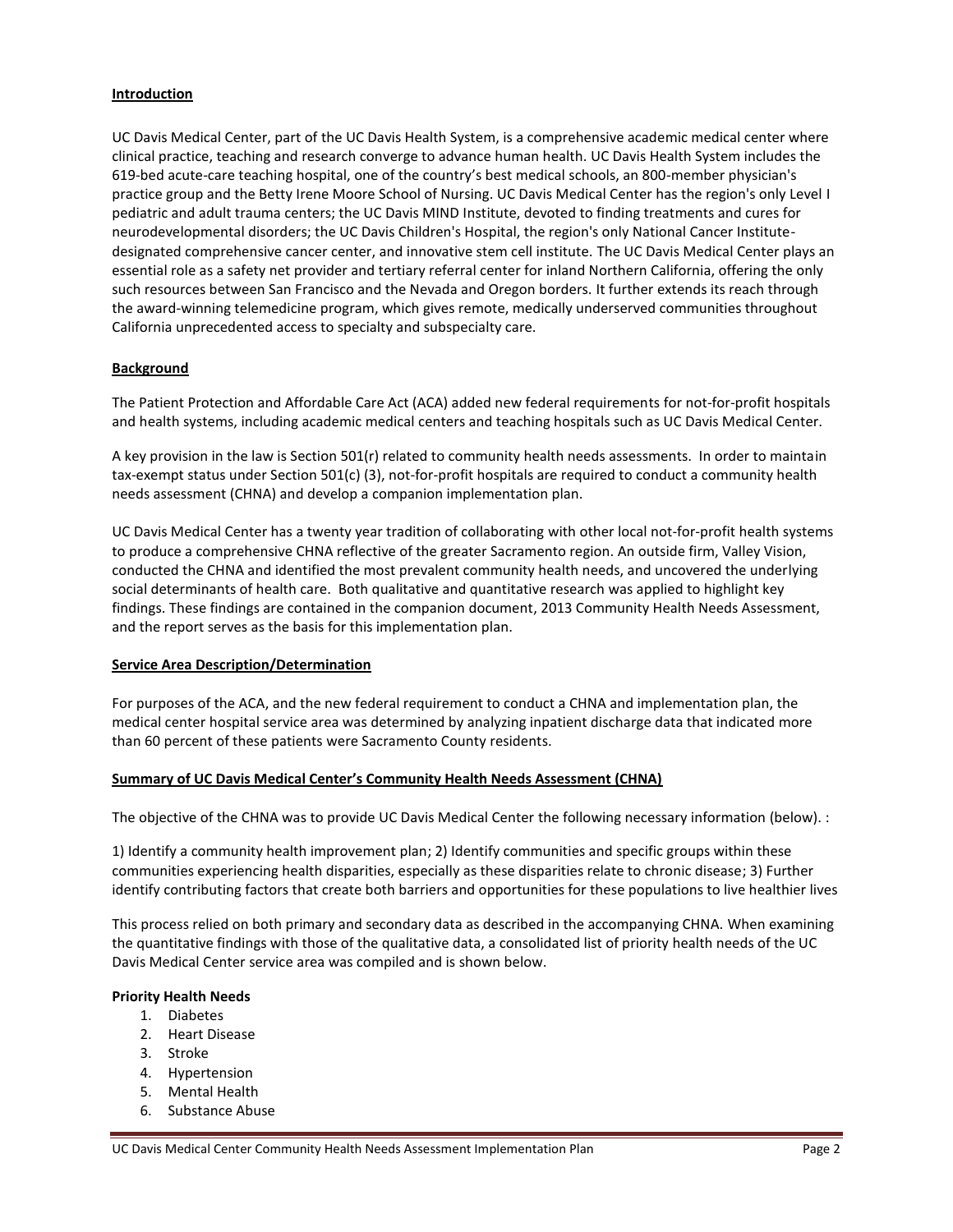- 7. Self-Inflicted Injury
- 8. Respiratory Illness (COPD, Asthma, Bronchitis)
- 9. Asthma
- 10. Assault and Unintentional Injury
- 11. Accidents

In keeping with the emphasis on health disparities and social determinants of health, the CHNA also unveiled zipcode specific influences on community health and safety, which were defined as follows:

## **Key Environmental and Behavioral Health Drivers**

- 1. Lack of access to primary health care services
- 2. Lack of access to mental health treatment and prevention services
- 3. Lack of access to coordinated care
- 4. Lack of access to healthy food
- 5. Safety as a health issue
- 6. Stress of living in poverty
- 7. Unhealthy food environment
- 8. Limited opportunities for physical activity engagement
- 9. Concerns over personal safety
- 10. Lack of alcohol/drug abuse treatment programs and prevention programs

## **Communities of Concern**

Analysis of both primary and secondary data revealed 15 specific "Communities of Concern" in Sacramento County where residents were living with a high burden of disease. These 15 communities had consistently high rates of negative health outcomes - the eleven "priority health needs" described earlier that were identified in the CHNA that frequently exceeded county, state, and U.S. Centers for Disease Control and Prevention's Healthy People 2020 benchmarks. They were confirmed by area experts as geographic outliers prone to experience poorer health outcomes relative to other communities in the medical center's hospital service area.

#### **Criteria Determining Needs to be Addressed**

As a public research university and academic medical center, UC Davis has a mission to serve the community atlarge, the residents of California and the nation. Governed by the Board of Regents of the University of California, UC Davis Medical Center is a steward of the public trust. Therefore, in assessing and prioritizing the health needs of the community, UC Davis is obligated to take a broad, societal view that incorporates public health goals into its planning process. In accordance with this, the institution relies on key external benchmarks, such as the CDC's Healthy People 2020 Goals, to influence institutional strategic planning and programmatic decisions. Currently, the institution's multi-year strategic initiatives are Cancer, Cardiovascular, Neuroscience, and Injury and Healing.

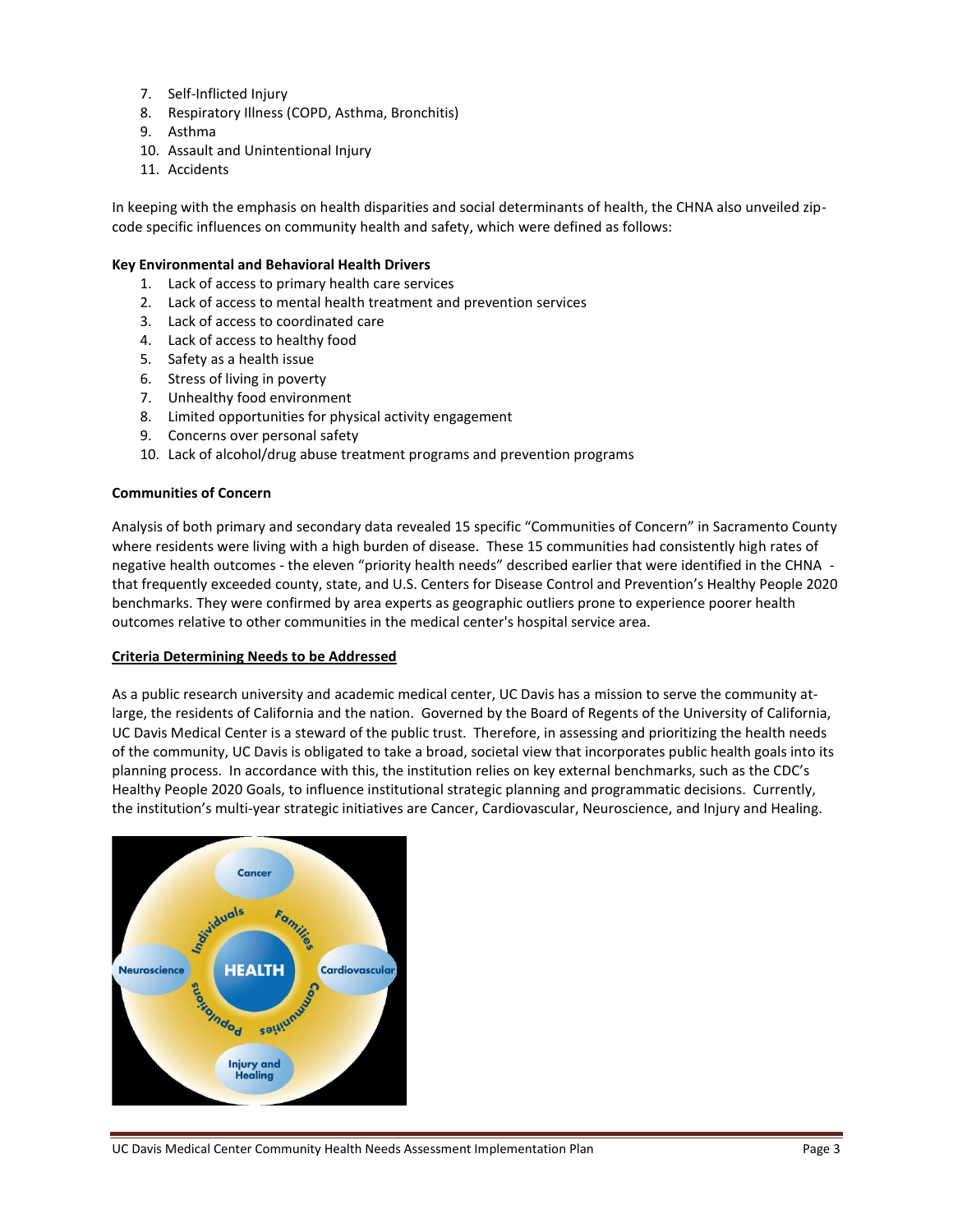UC Davis Medical Center also took into account other criteria for determining needs to be addressed, including:

- Ability to address broadly the social determinants of health and equitable delivery of health care  $\bullet$
- Commitment to teaching and research missions  $\bullet$
- Community role as disproportionate share hospital and safety net provider
- $\bullet$ Leadership, staff and volunteer resources
- $\bullet$ Capacity to leverage existing programs, services, and resources

The mission, strategic initiatives, and additional criteria, determined the top health needs upon which the implementation plan is built. UC Davis Medical Center evaluated each of the 11 priority health needs within the Medical Center service area and concluded that key issues could be organized thematically, by reducing the list to four categories. Based on the information noted above, the grid below demonstrates the CHNA rankings and priorities.

| Rank         | Priority                                         | <b>Health Needs</b>              | <b>Unique UC Davis Medical Center Assets</b>    |
|--------------|--------------------------------------------------|----------------------------------|-------------------------------------------------|
| $\mathbf{1}$ | Accident and Injury Prevention                   | Self-inflicted injury            | " Level 1 Pediatric and Adult Trauma Center     |
|              |                                                  | Assault and unintentional injury | " Comprehensive Children's Hospital             |
|              |                                                  | Accidents                        | " Trauma Prevention and Outreach program        |
|              |                                                  |                                  | " Firefighter's Burn Institute                  |
|              |                                                  |                                  | " California Poison Control System center       |
|              |                                                  |                                  | " Communities and Health Professionals Together |
|              |                                                  |                                  | " Violence Prevention Research Program          |
| $\mathbf{2}$ | Cardiovascular Health                            | Heart disease                    | " Women's Cardiovascular Medicine Program       |
|              |                                                  | ■ Stroke                         | Advanced Primary Stroke Center certification    |
|              |                                                  | ■ Hypertension                   | American Heart Association "Get with the        |
|              |                                                  |                                  | Guidelines" gold plus rating                    |
|              |                                                  |                                  | U.S. News and World Report high performing      |
|              |                                                  |                                  | hospital in cardiology and heart surgery        |
|              |                                                  |                                  | " Institute for Population Health Improvement   |
| 3            | Chronic Disease Management and Care Coordination | • Diabetes                       | UC Davis Asthma Network (UCAN)                  |
|              |                                                  | ■ Respiratory illness            | U.S. News and World Report high performing      |
|              |                                                  |                                  | hospital in diabetes and pulmonology            |
|              |                                                  | $A$ sthma                        | " Chronic Disease Care Management and Education |
|              |                                                  |                                  | " Institute for Population Health Improvement   |
| 4            | Mental Health and Substance Abuse                | • Mental health                  | " Center for Reducing Health Disparities        |
|              |                                                  | ■ Substance abuse                | Sac EDAPT and EDAPT programs                    |
|              |                                                  |                                  | IMPART residency training program               |

The CHNA implementation plan was derived using a deliberative internal process that applied the qualitative and quantitative data against key measurements noted above: criteria, ranking and operational considerations. The results of this effort are detailed below:

#### **CHNA Implementation Plan Priorities, Objectives and Strategies**

#### **Priority #1 – Accident and Injury Prevention**

Objective A: Prevent common childhood injuries through multi-lingual education, free distribution and training on appropriate use of equipment, e.g. life jackets, car seats, and bicycle helmets Strategies:

- Provide community outreach and education (schools, fire departments, health fairs)
- Conduct free car seat safety classes in English and Spanish  $\bullet$
- Disseminate literature in English, Russian, Spanish and Vietnamese  $\bullet$

Objective B: Reduce the incidence of falls among seniors aged 65 and older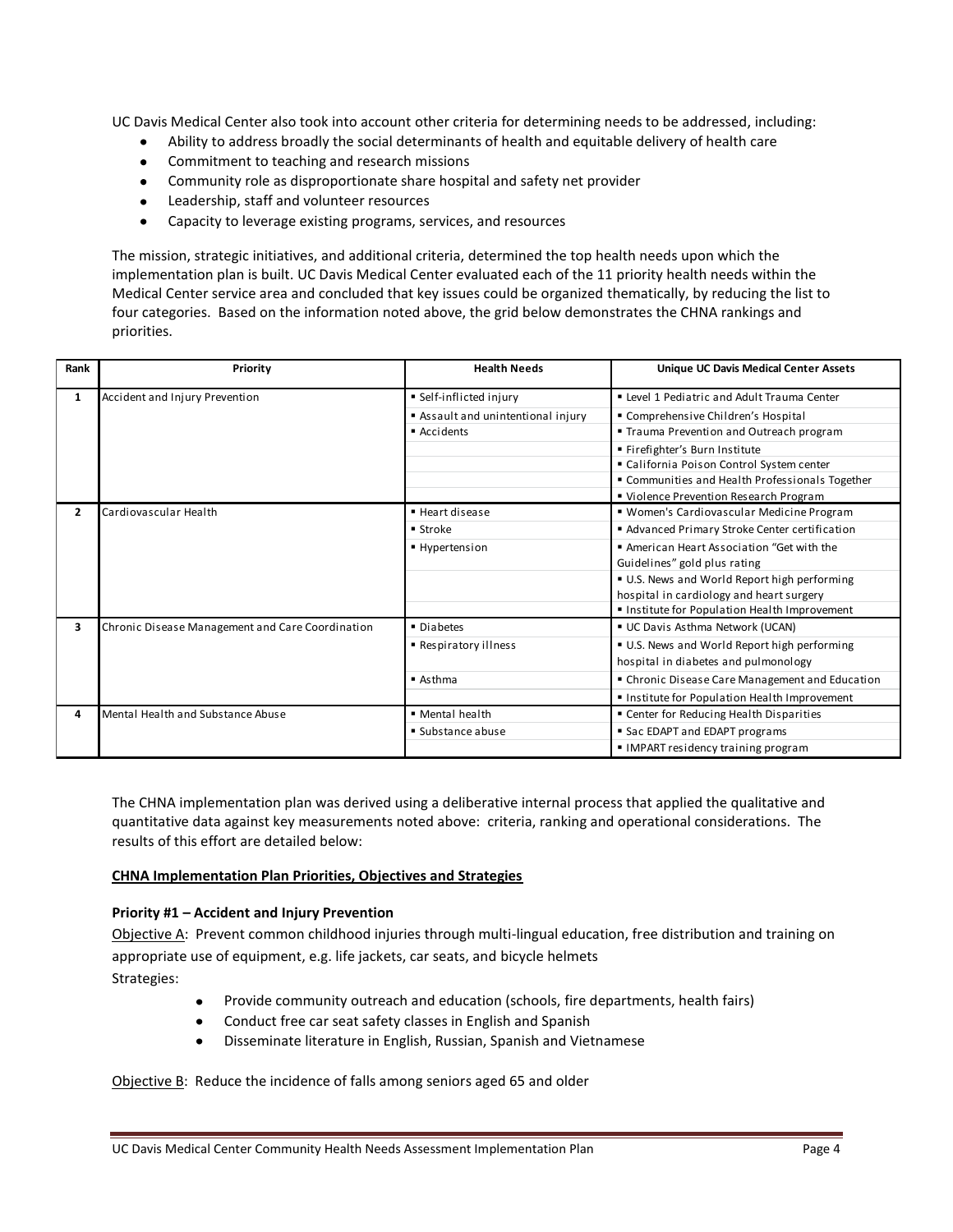- Provide free, intensive community training "Stepping On" to targeted older adults who have  $\bullet$ fallen within the past year
- Develop educational materials on fall prevention to be distributed to community partners  $\bullet$

Objective C: Raise awareness of underage drinking

Strategies:

- Gather surveillance data from UC Davis Level I trauma center on youths being treated for intoxication to inform Sacramento Youth and Alcohol Coalition
- Work in partnership with Sacramento Youth and Alcohol Coalition, law enforcement agencies, schools and community based organizations to address the issue

Objective D: Offer multi-lingual poison control interventions 24/7, 365 days per year Strategies:

> Maintain Northern California's 24-hour hotline for emergency information about potential poisoning staffed by trained specialists in pharmacy, nursing, and medical toxicology

Objective E: Prevent burn injuries, conduct research on burn outcomes and support victims of burn injuries Strategies:

- $\bullet$ Raise awareness of burn prevention through community education and outreach in partnership with Shriners Hospital for Children and Firefighters Burn Institute
- Advance the work of the Burns Outcomes Research Infrastructure Project aimed to develop and disseminate best practices for treating patients
- Offer Burn Recovery Support Group meetings to aid burn victims  $\bullet$

Objective F: Research and investigate causes of injury, accidents and fatalities

Strategies:

- Advance the work of the UC Davis Violence Research Prevention program to addresses the causes, nature and prevention of violence
- $\bullet$ Advance the work of the UC Davis Pediatric Emergency Care Applied Research Network to conduct high priority multi-institutional research into the prevention and management of acute illnesses and injuries in children and youth of all ages

Objective G: Train current and prepare future health care professionals

Strategies:

- Maintain commitment to interdisciplinary professional and paraprofessional education  $\bullet$
- Continue to provide Advanced Burn Life Support (ABLS) Provider Course to health professionals
- $\bullet$ Work in partnership with regional K-12 and community colleges on health career outreach

# **Priority #2 – Cardiovascular Health**

Objective A: Raise awareness among women and reduce the incidence of heart disease Strategies:

- Target heart healthy education and prevention interventions among women in high risk groups and groups with greater knowledge disparity
- $\bullet$ Partner with local nonprofit organizations to raise awareness of heart attack risk factors for women

Objective B: Raise awareness of the warning signs of stroke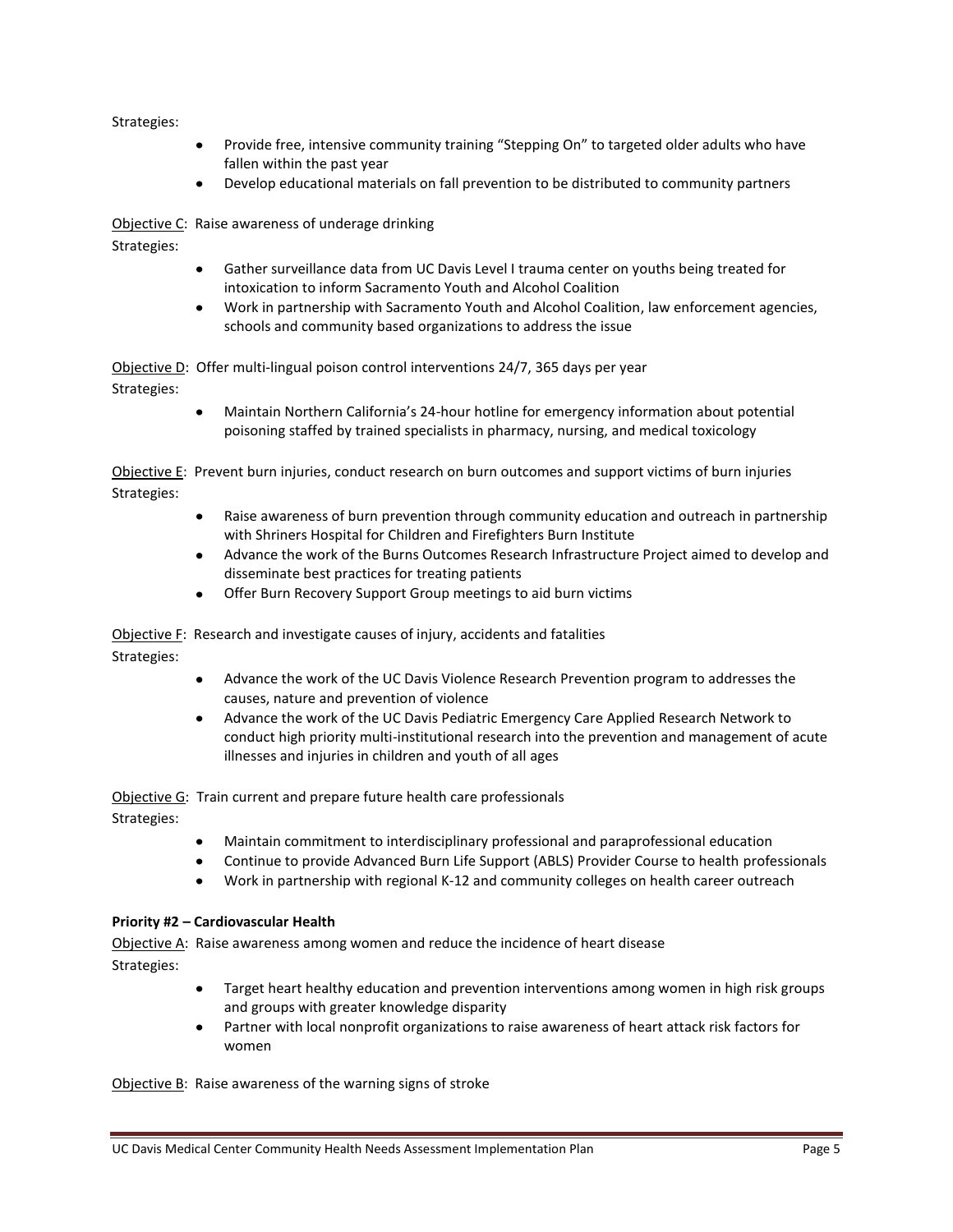- Provide enhanced community education and outreach on stroke prevention and warning signs in  $\bullet$ communities where health disparities and inequities exist
- Maintain primary stroke center certification  $\bullet$
- Partner with community based organizations and nonprofits to support activities focused on  $\bullet$ prevention

Objective C: Research and investigate the causes and treatments of heart and vascular disease and stroke Strategies:

- Offer increased clinical trials to community members
- Advance the work of the UC Davis Center for Clinical and Translational Research

Objective D: Train current and prepare future health care professionals

Strategies:

- Maintain commitment to interdisciplinary professional and paraprofessional education
- Work in partnership with regional K-12 and community colleges on expanding opportunities for  $\bullet$ minorities to pursue careers in health care

# **Priority #3 – Chronic Disease Management and Care Coordination**

Objective A: Invest in community-based nonprofits to enroll patients in health insurance and other programs Strategies:

- Work with Sacramento Covered to educate, assist and enroll families in health insurance and other public benefit programs in Sacramento County.
- Strengthen collaborations with community-based organizations and other agencies that provide information on public benefit programs

Objective B: Help build primary care capacity and strengthen the safety net

Strategies:

- Continue to invest in establishment and expansion of Federally Qualified Health Centers (FQHCs) in Sacramento County by partnering with WellSpace Health and other nonprofit organizations to secure federal designations and adequate operational resources
- Continue to partner with WellSpace Health to fund and have resident physicians provide health care services for children and youth at the Oak Park center
- Partner with Kaiser Permanente on the new Accelerated Competency-based Education in Primary  $\bullet$ Care (ACE-PC) program for medical students to complete their degree in three years with an emphasis on primary care
- Actively participate in and contribute to Congresswoman Doris Matsui and Sierra Health  $\bullet$ Foundation's Sacramento Regional Health Care Partnership

Objective C: Educate the community about respiratory diseases such as asthma and Chronic Obstructive Pulmonary Disease (COPD)

Strategies:

- Disseminate educational and resource materials, with a focus on women, to civic organizations, retirement communities and others about COPD
- Investigate collaborations with nonprofit organizations about offering asthma screenings in schools

Objective D: Provide culturally appropriate education to community members about diabetes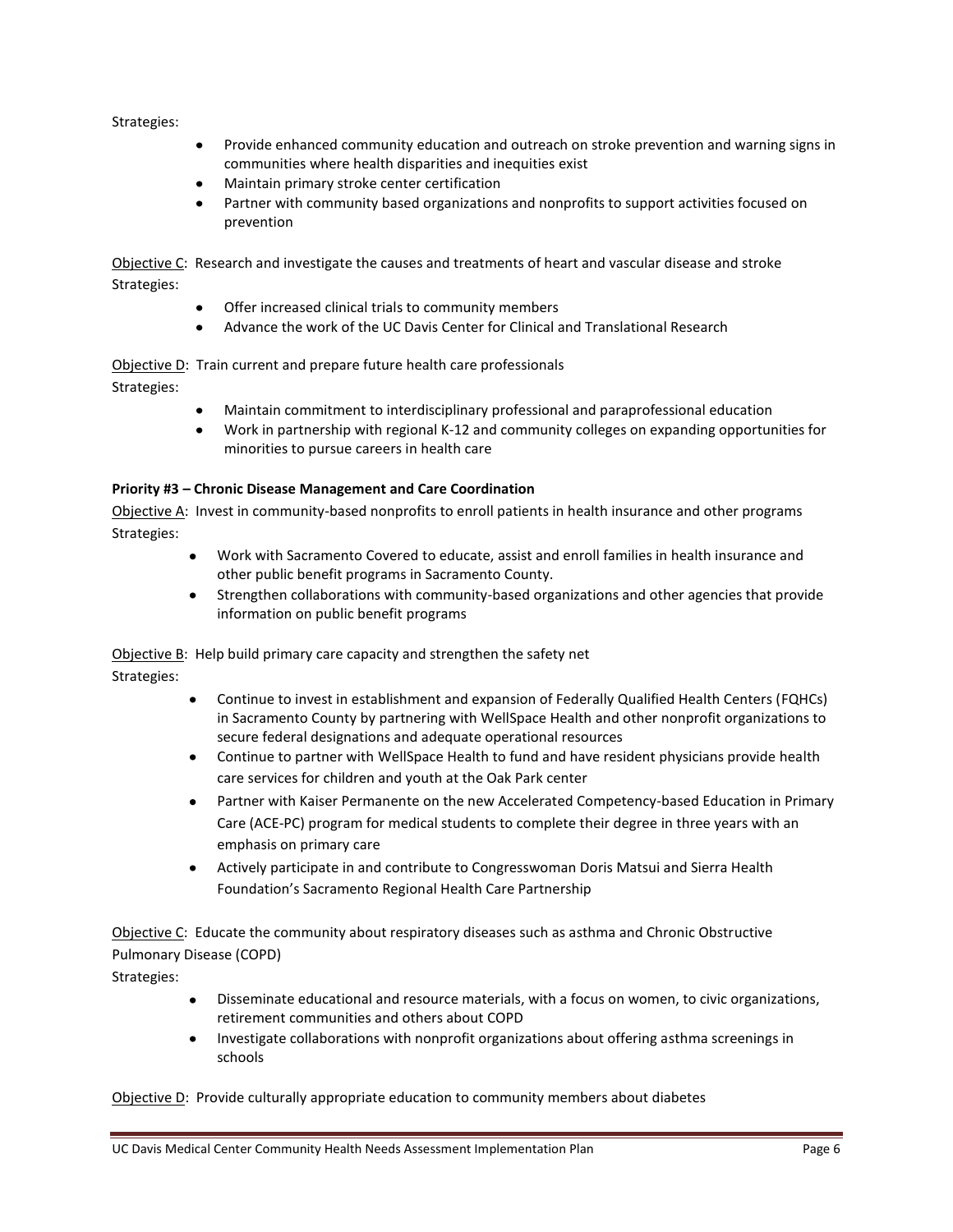- Work with community based organizations to develop and distribute diabetes educational materials for underserved residents
- Partner with local K-12 schools to promote child health nutrition education programs  $\bullet$

Objective E: Promote availability and access to healthy food choices Strategies:

- Work in partnership with government entities, community-based organizations, food banks and neighborhood groups to promote access to safe, healthy food options
- Develop a Community Garden in partnership with the City of Sacramento
- Sponsor community events that promote activities which encourage physical fitness and exercise

Objective F: Research and investigate the causes and treatments of chronic disease and promote evidence-based, best practices in care coordination

Strategies:

- Develop program to outreach available clinical trials to community members
- $\bullet$ Advance the work of the UC Davis Center for Reducing Health Disparities to research inequities in health access and quality of care
- $\bullet$ Advance the work of the UC Davis Institute for Population Health Improvement to understand determinants of health and support activities which improve health equity and eliminate health disparities

Objective G: Train current and prepare future health care professionals Strategies:

- Provide continuing medical education and other courses to local health professionals  $\bullet$
- Work with K-12 schools and community colleges to encourage students to pursue careers in health care professions

# **Priority #4 – Mental Health and Substance Abuse**

Objective A: Provide stable, sober housing to homeless, mentally ill and/or addicted persons upon discharge from the hospital through Interim Care Program (ICP)

Strategies:

Work in partnership with WellSpace Health, Salvation Army, Sacramento County and not-forprofit health systems

Objective B: Provide mental health diagnostic and treatment for youth and young adults with psychotic disorders Strategies:

> Advance the work of the UC Davis Early Psychosis Program that provides assessment, medication  $\bullet$ management, support groups, as well as education and employment and peer advocate support

Objective C: Research the mental health impact on racial/ethnic groups in order to provide culturally appropriate education and care

Strategies:

 $\bullet$ Continue the work of the Center for Reducing Health Disparities and its work in researching mental health access and quality of care issues within Latino populations

Objective D: Train current and prepare future health care professionals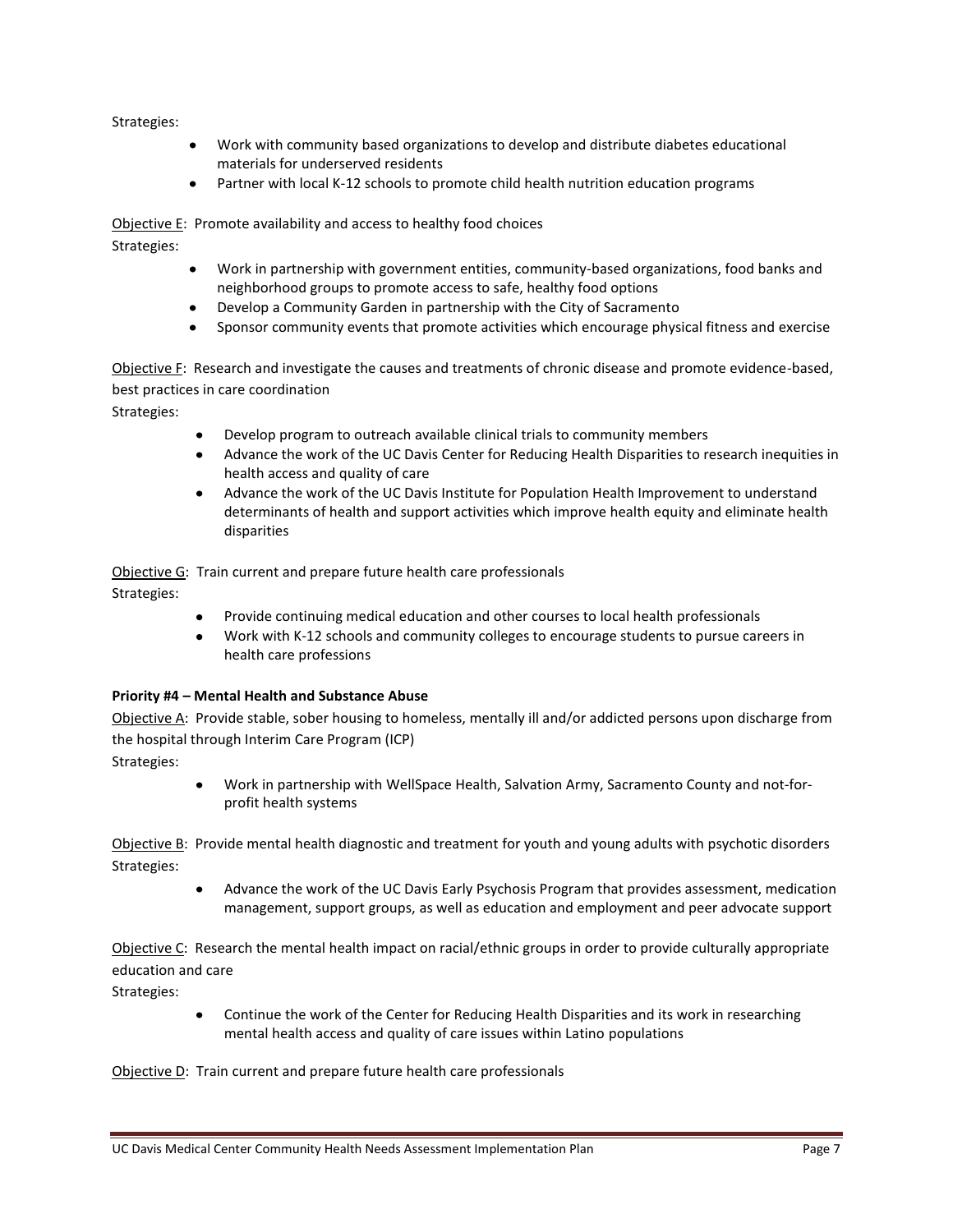- Advance the work of the Integrated Medicine/Psychiatry Ambulatory Residency Training  $\bullet$ (IMPART) program that educates medical doctors to better recognize and addresses mental health issues, and also trains psychiatrists to practice better preventive medicine and improve care to improve health outcomes for all patient populations
- $\bullet$ Support physician residencies in behavioral health

## **Issues Not Being Addressed and Why**

UC Davis Medical Center responds to priority health needs in many ways. In addition to charity and uncompensated care, the medical center invests more than \$500,000 annually in direct financial support of local nonprofit organizations that are uniquely qualified with specialized expertise to serve targeted populations. Of the four priority health needs identified in the CHNA, UC Davis Medical Center self-assessed its own capacity to serve the mental health and substance abuse needs of the broader community. While UC Davis Medical Center has some mental health programs in place, it was determined that this critical community need is better served by others. This is primarily due to the fact that UC Davis Medical Center is not licensed or certified as a locked psychiatric hospital, and the institution is not equipped to provide inpatient or outpatient substance abuse treatment. Accordingly, UC Davis Medical Center will continue to support strong partners in the community, such as WellSpace Health (FQHC), Salvation Army, Sacramento County and other community based organizations that provide mental health and substance abuse treatment.

## **Additional Investments That Address the Social Determinants of Health**

The Association of American Medical Colleges found that social determinants of health account for more than 50 percent of premature disease and deaths in the United States. To combat the influences outside of the hospital environment, UC Davis Medical Center is actively working on several fronts to address behavioral and environmental health drivers. Such activities include:

- **Charity and Uncompensated Care –** For the Sacramento region's uninsured and undocumented populations, UC Davis Medical Center provides 59 percent of the community's indigent care at a cost of more than \$135 million in unreimbursed care and more than \$50 million in charity care in the 2011-12 fiscal year.
- **Community Financial Support** The UC Davis Medical Center has a formal sponsorship process in place to accept, review and award funding to local nonprofit organizations that meet the institution's criteria. In recent years, more than 200 organizations have benefited from the medical center's commitment to the nonprofit sector, with more than \$500,000 in direct financial support underwriting health and social service programs.
- **Culture, Ethnicity and Diversity** The UC Davis Medical Center Medical Interpreting Services department provides assistance in 16 languages, including American Sign Language, as well as written translation in five languages. This dedication helps bridge the cultural divide for patients and families, offering culturally and linguistically appropriate translations of complex medical conditions and health care decisions.
- **Economic Development –** Individuals and families living above the federal poverty level is a key indicator of community health status. As an engine of prosperity fueling the economies of the Sacramento region and Northern California, UC Davis Medical Center generates thousands of jobs in the region. The organization plays a leadership role on the Sacramento Metro Chamber of Commerce, Asian Pacific Chamber of Commerce, Black Chamber of Commerce, Hispanic Chamber of Commerce, Rainbow Chamber of Commerce, Sacramento Area Commerce and Trade Organization, and Sacramento Area Regional Technology Alliance.